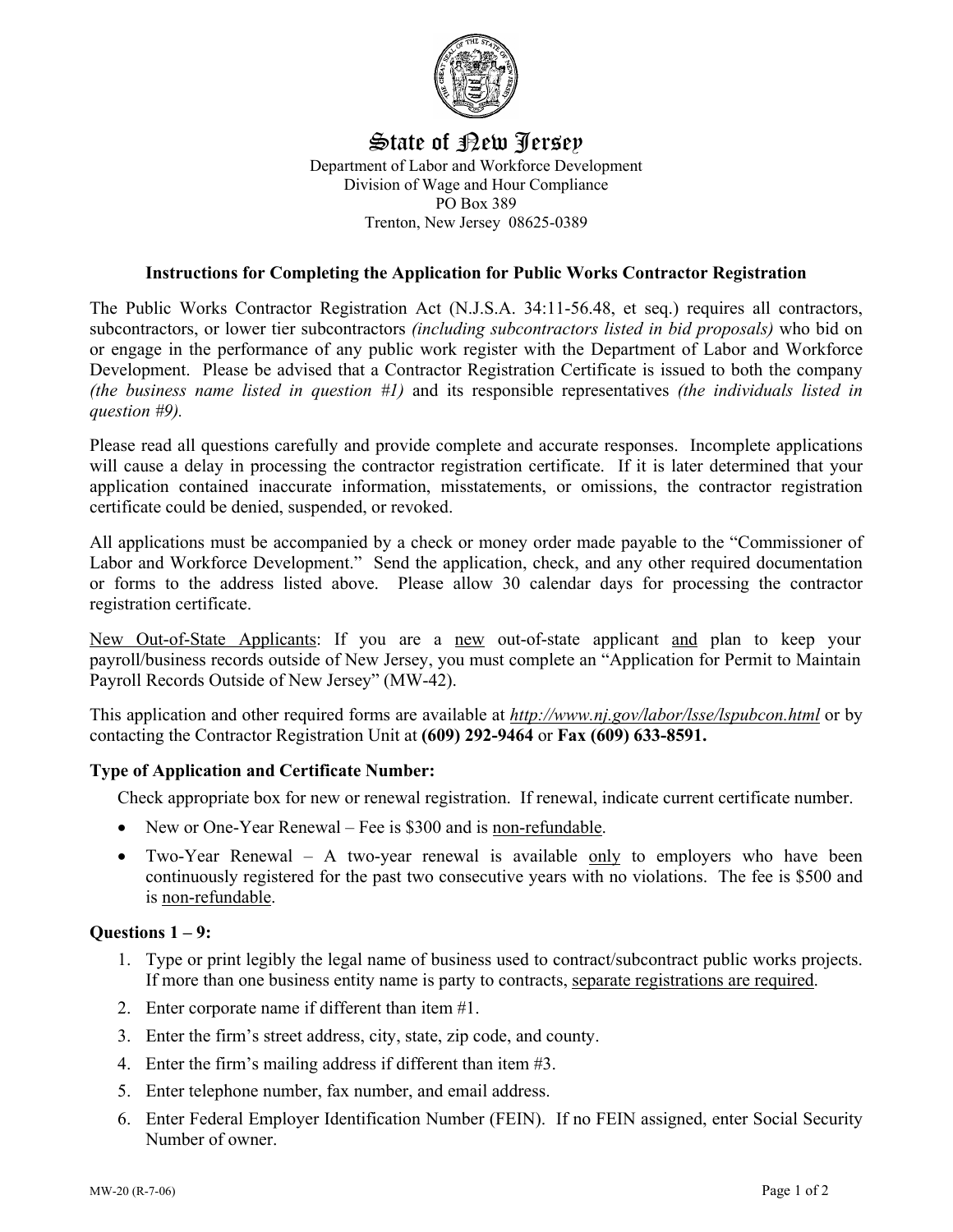7. Check the type of business. If business is a corporation, enter the date of incorporation, the State of incorporation, and the New Jersey Business/Corp. Number.

Out-of-state corporation: If applicant is an out-of-state corporation, applicant must appoint a registered agent in New Jersey who will accept legal service in New Jersey. Provide the registered agent's name, street address, city, state, zip code, telephone number, fax number, and email address.

8. Enter Workers' Compensation carrier name, policy number, and effective dates.

**Note:** Sole proprietors and LLCs who do not have workers' compensation coverage must attach a notarized statement stating that the company is not incorporated and has no employees.

- 9. List **ALL** individuals who have an "interest" in the business listed in question #1 bidding or performing work on the public works project, whether as an owner, partner, managing member *(for LLC companies only)*, corporate officer, principal, manager, employee, agent, consultant, or representative. Enter each person's first name, last name, title, social security number, % of financial ownership in business *(if zero, so state)*, telephone number, street address, city, state, and zip code. *Add additional sheets if necessary.*
	- **Note:** The names and titles of the individuals listed in question #9 will appear on the certificate of registration.

#### **Pursuant to N.J.A.C. 12:60-7.2, "interest" is defined as follows**:

 "Interest" means an interest in the entity bidding or performing work on the public works project, whether as an owner, partner, officer, manager, employee, agent, consultant or representative. The term also includes, but is not limited to, all instances where the debarred contractor or subcontractor receives payments, whether cash or any other form of compensation, from any entity bidding or performing work on the public works project, or enters into any contracts or agreements with the entity bidding or performing work on the public works project for services performed, or to be performed, for contracts that have been or will be assigned or sublet, or for vehicles, tools, equipment or supplies that have been or will be sold, rented or leased during the period from the initiation of the debarment proceedings until the end of the term of the debarment period. "Interest," however, does not include shares held in a publicly traded corporation if the shares were not received as compensation after the initiation of debarment from an entity bidding or performing work on a public works project.

#### **Questions 10 – 16:**

Read each question carefully and give complete and accurate responses. For questions 13 and 14, be sure to disclose any prior history of any alleged violation of any State or Federal Labor Laws. If the answer to a question is "Yes," provide the requested information. *Add additional sheets if necessary.* 



Pursuant to N.J.A.C. 12:62-2.4(a), a contractor registration certificate may be denied, suspended, or revoked due to inaccurate information, misstatements, or omissions.



### **Applicant Statement:**

Review the Applicant Statement. Sign and date the Statement, and print the name and title of the person signing the Statement.

#### **N.J.A.C. 12:62-2.4 Denial, suspension or revocation of registration**

(a) As an alternative to or in addition to sanctions provided in N.J.A.C. 12:62-2.5, a certificate of registration may be denied, suspended or revoked if the registrant or applicant or an officer, partner, director, stockholder, or agent of the applicant or registrant has at any time:

- 1. Failed to comply with the registration requirement set forth in the Act;
- 2. Bid for or performed work pursuant to a public works contract without having fully complied with the registration requirement set forth in the Act;
- 3. Willfully made a misstatement of or omitted revealing a material fact or facts in the application for registration or renewal;
- 4. Failed to provide all information requested by the Department pursuant to N.J.A.C. 12:62-2.1(c); or
- 5. Contracted for use in the completion of a public work any subcontractor or independent contractor required to register under the Act who is not so registered or has utilized a subcontractor who has subcontracted his or her work to any subcontractor or independent contractor who is not so registered; or
- 6. Failed to respond to a request to produce records, forms or documents or failed to cooperate or has interfered with a designee of the Commissioner in the course of a departmental investigation.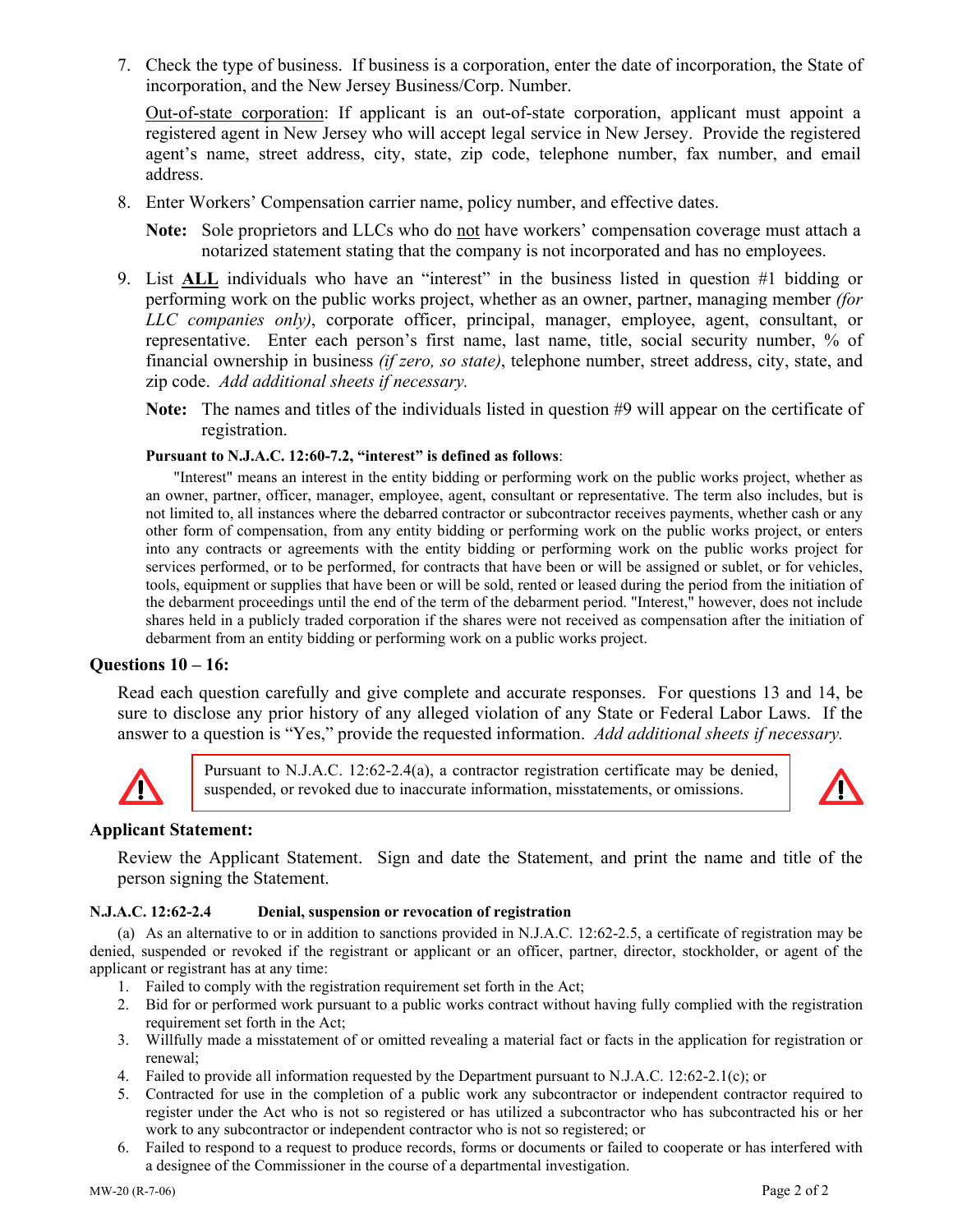#### STATE OF NEW JERSEY Department of Labor and Workforce Development Division of Wage and Hour Compliance

### **APPLICATION FOR PUBLIC WORKS CONTRACTOR REGISTRATION**

*This application and other required forms are available at http://www.nj.gov/labor/lsse/lspubcon.html.* 

**All applications must be accompanied by a check or money order made payable to the Commissioner of Labor and Workforce Development.** 

New Application - \$300 Non-Refundable Fee One-Year Renewal - \$300 Non-Refundable Fee Two-Year Renewal *(see instructions)* - \$500 Non-Refundable Fee Current Certificate No. **1.** \_\_\_\_\_\_\_\_\_\_\_\_\_\_\_\_\_\_\_\_\_\_\_\_\_\_\_\_\_\_\_\_\_\_\_\_\_\_\_\_\_\_\_\_\_\_\_\_\_\_\_\_\_\_\_\_\_\_\_\_\_\_\_\_\_\_\_\_\_\_\_\_\_\_\_\_\_\_\_\_\_\_\_\_\_\_\_\_\_\_\_\_\_\_\_\_\_\_\_\_\_\_\_\_\_\_\_\_\_\_\_ Business Name (*Provide the legal name of business used to contract/subcontract public works projects.)* **2.** \_\_\_\_\_\_\_\_\_\_\_\_\_\_\_\_\_\_\_\_\_\_\_\_\_\_\_\_\_\_\_\_\_\_\_\_\_\_\_\_\_\_\_\_\_\_\_\_\_\_\_\_\_\_\_\_\_\_\_\_\_\_\_\_\_\_\_\_\_\_\_\_\_\_\_\_\_\_\_\_\_\_\_\_\_\_\_\_\_\_\_\_\_\_\_\_\_\_\_\_\_\_\_\_\_\_\_\_\_\_\_ Corporate Name *(if different than item #1)* **3.** \_\_\_\_\_\_\_\_\_\_\_\_\_\_\_\_\_\_\_\_\_\_\_\_\_\_\_\_\_\_\_\_\_\_\_\_\_\_\_\_\_\_\_\_\_\_\_\_\_\_\_\_\_\_\_\_\_\_\_\_\_\_\_\_\_\_\_\_\_\_\_\_\_\_\_\_\_\_\_\_\_\_\_\_\_\_\_\_\_\_\_\_\_\_\_\_\_\_\_\_\_\_\_\_\_\_\_\_\_\_\_ Street Address City City State Zip Code County **4.** \_\_\_\_\_\_\_\_\_\_\_\_\_\_\_\_\_\_\_\_\_\_\_\_\_\_\_\_\_\_\_\_\_\_\_\_\_\_\_\_\_\_\_\_\_\_\_\_\_\_\_\_\_\_\_\_\_\_\_\_\_\_\_\_\_\_\_\_\_\_\_\_\_\_\_\_\_\_\_\_\_\_\_\_\_\_\_\_\_\_\_\_\_\_\_\_\_\_\_\_\_\_\_\_\_\_\_\_\_\_\_ Mailing Address (*if different than item #3)* **5.** \_\_\_\_\_\_\_\_\_\_\_\_\_\_\_\_\_\_\_\_\_\_\_\_\_\_\_\_\_\_\_\_\_\_\_\_\_\_\_\_\_\_\_\_\_\_\_\_\_\_\_\_\_\_\_\_\_\_\_\_\_\_\_\_\_\_\_\_\_\_\_\_\_\_\_\_\_\_\_\_\_\_\_\_\_\_\_\_\_\_\_\_\_\_\_\_\_\_\_\_\_\_\_\_\_\_\_\_\_\_\_ Telephone No. **Fax No.** Fax No. **Email Address 6.** \_\_ \_\_ \_\_ \_\_ \_\_ \_\_ \_\_ OR \_\_ \_\_ \_\_ \_\_ \_\_ \_\_ \_\_ \_\_ Federal Employer Identification Number (FEIN) If no FEIN assigned, enter Social Security No. of owner. **7.** Type of Business: Individual/Sole Proprietor **D** Partnership **D** NJ Corporation **D** Out-of-State Corporation **\*** □ LLC *(Limited Liability Company)* □ LLP *(Limited Liability Partnership)* □ Other △ If a corporation, complete the following: Date of Incorporation **State of Incorporation \*** NJ Business/Corp. No.  $\frac{1}{2}$   $\frac{1}{2}$   $\frac{1}{2}$   $\frac{1}{2}$   $\frac{1}{2}$   $\frac{1}{2}$   $\frac{1}{2}$   $\frac{1}{2}$   $\frac{1}{2}$   $\frac{1}{2}$   $\frac{1}{2}$   $\frac{1}{2}$   $\frac{1}{2}$   $\frac{1}{2}$   $\frac{1}{2}$   $\frac{1}{2}$   $\frac{1}{2}$   $\frac{1}{2}$   $\frac{1}{2}$   $\frac{1}{2}$ **\* If applicant is an out-of-state corporation, applicant must appoint a registered agent in New Jersey who will accept legal service in New Jersey:**   $\mathcal{L}_\text{max} = \frac{1}{2} \sum_{i=1}^n \mathcal{L}_\text{max} = \frac{1}{2} \sum_{i=1}^n \mathcal{L}_\text{max} = \frac{1}{2} \sum_{i=1}^n \mathcal{L}_\text{max} = \frac{1}{2} \sum_{i=1}^n \mathcal{L}_\text{max} = \frac{1}{2} \sum_{i=1}^n \mathcal{L}_\text{max} = \frac{1}{2} \sum_{i=1}^n \mathcal{L}_\text{max} = \frac{1}{2} \sum_{i=1}^n \mathcal{L}_\text{max} = \frac{1}{2} \sum_{i=$ Name of Registered Agent in New Jersey Street Address 2ip Code 21 November 21 November 21 November 21 November 21 November 21 November 21 November 21 November 21 November 21 November 21 November 21 November 21 November 21 November 21 November 21 November 21 Nov  $\mathcal{L}_\text{max} = \frac{1}{2} \sum_{i=1}^n \mathcal{L}_\text{max} = \frac{1}{2} \sum_{i=1}^n \mathcal{L}_\text{max} = \frac{1}{2} \sum_{i=1}^n \mathcal{L}_\text{max} = \frac{1}{2} \sum_{i=1}^n \mathcal{L}_\text{max} = \frac{1}{2} \sum_{i=1}^n \mathcal{L}_\text{max} = \frac{1}{2} \sum_{i=1}^n \mathcal{L}_\text{max} = \frac{1}{2} \sum_{i=1}^n \mathcal{L}_\text{max} = \frac{1}{2} \sum_{i=$ Telephone No. **Fax No.** Fax No. **Email Address 8.** Workers' Compensation Carrier Name: \* Policy Number: \_\_\_\_\_\_\_\_\_\_\_\_\_\_\_\_\_\_\_\_\_\_\_\_\_\_\_\_\_\_\_\_\_\_\_\_\_\_\_\_\_ Effective Date: From \_\_\_\_\_\_\_\_\_\_\_\_\_\_\_ To \_\_\_\_\_\_\_\_\_\_\_\_\_\_\_ *\* If you are a sole proprietor with no workers' compensation coverage, attach a notarized statement stating that you have no employees.* **ATTENTION OUT-OF-STATE APPLICANTS:** If you are a **new** out-of state applicant **and** plan to keep your payroll/business records outside of New Jersey, you must complete the "Application for Permit to Maintain Payroll Records Outside of New Jersey" (Form MW-42).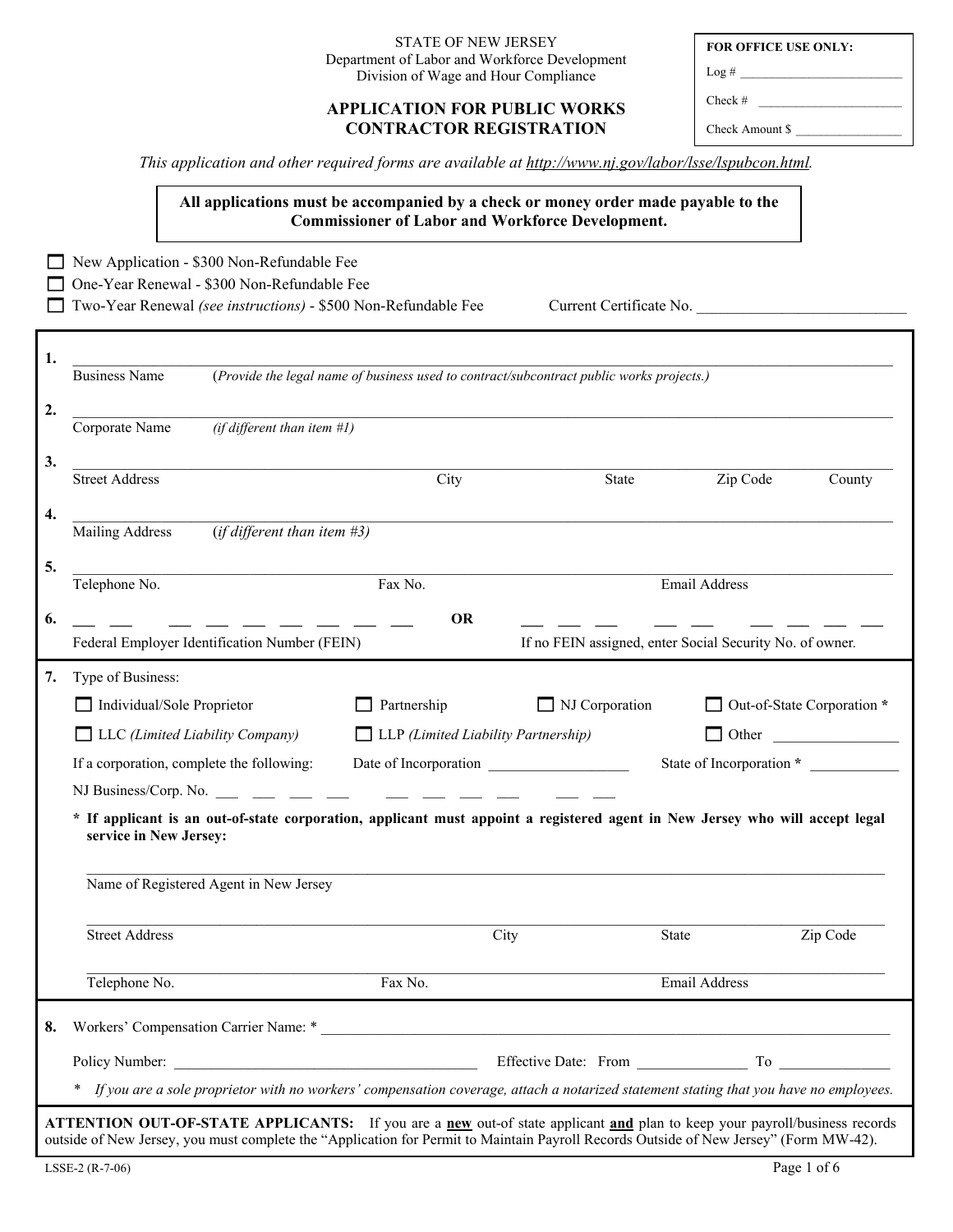|                                                                                                                                                                                                                                                                                                                                                                                                                                                                                                                                                                                   | Business Name:<br><u> 1989 - Johann John Stone, market fan de Amerikaanske kommunister fan de Amerikaanske kommunister fan de Amerika</u>                                                                                                                                                                                                                                                                                                                                                                                                      |                       |                                                          |                                                          | Certificate No. |               |  |
|-----------------------------------------------------------------------------------------------------------------------------------------------------------------------------------------------------------------------------------------------------------------------------------------------------------------------------------------------------------------------------------------------------------------------------------------------------------------------------------------------------------------------------------------------------------------------------------|------------------------------------------------------------------------------------------------------------------------------------------------------------------------------------------------------------------------------------------------------------------------------------------------------------------------------------------------------------------------------------------------------------------------------------------------------------------------------------------------------------------------------------------------|-----------------------|----------------------------------------------------------|----------------------------------------------------------|-----------------|---------------|--|
| Provide the following information for ALL individuals who have an "interest" (for definition of "interest," see N.J.A.C. 12:60-7.2 in the<br>9.<br>instructions) in the business listed in item #1 bidding or performing work on the public works project, whether as an owner, partner,<br>managing member (for LLC companies only), corporate officer, principal, manager, employee, agent, consultant, or representative. Add<br>additional sheets if necessary. NOTE: The names and the titles of the individuals listed here will appear on the certificate of registration. |                                                                                                                                                                                                                                                                                                                                                                                                                                                                                                                                                |                       |                                                          |                                                          |                 |               |  |
|                                                                                                                                                                                                                                                                                                                                                                                                                                                                                                                                                                                   | a.                                                                                                                                                                                                                                                                                                                                                                                                                                                                                                                                             | First Name            | Last Name                                                |                                                          | Title           |               |  |
|                                                                                                                                                                                                                                                                                                                                                                                                                                                                                                                                                                                   |                                                                                                                                                                                                                                                                                                                                                                                                                                                                                                                                                | Social Security No.   |                                                          | % of financial ownership in business (if zero, so state) |                 | Telephone No. |  |
|                                                                                                                                                                                                                                                                                                                                                                                                                                                                                                                                                                                   |                                                                                                                                                                                                                                                                                                                                                                                                                                                                                                                                                | <b>Street Address</b> |                                                          | City                                                     | State           | Zip Code      |  |
|                                                                                                                                                                                                                                                                                                                                                                                                                                                                                                                                                                                   | b.                                                                                                                                                                                                                                                                                                                                                                                                                                                                                                                                             | First Name            | Last Name                                                |                                                          | Title           |               |  |
|                                                                                                                                                                                                                                                                                                                                                                                                                                                                                                                                                                                   |                                                                                                                                                                                                                                                                                                                                                                                                                                                                                                                                                | Social Security No.   | % of financial ownership in business (if zero, so state) |                                                          |                 | Telephone No. |  |
|                                                                                                                                                                                                                                                                                                                                                                                                                                                                                                                                                                                   |                                                                                                                                                                                                                                                                                                                                                                                                                                                                                                                                                | <b>Street Address</b> |                                                          | City                                                     | State           | Zip Code      |  |
|                                                                                                                                                                                                                                                                                                                                                                                                                                                                                                                                                                                   | c.                                                                                                                                                                                                                                                                                                                                                                                                                                                                                                                                             | First Name            | Last Name                                                |                                                          | Title           |               |  |
|                                                                                                                                                                                                                                                                                                                                                                                                                                                                                                                                                                                   |                                                                                                                                                                                                                                                                                                                                                                                                                                                                                                                                                | Social Security No.   | % of financial ownership in business (if zero, so state) |                                                          |                 | Telephone No. |  |
|                                                                                                                                                                                                                                                                                                                                                                                                                                                                                                                                                                                   |                                                                                                                                                                                                                                                                                                                                                                                                                                                                                                                                                | <b>Street Address</b> |                                                          | City                                                     | State           | Zip Code      |  |
|                                                                                                                                                                                                                                                                                                                                                                                                                                                                                                                                                                                   | 10. Have any of the individuals listed in item #9 ever held an "interest" (for definition of "interest," see N.J.A.C. 12:60-7.2 in the<br>instructions) in another company bidding or performing work on a public works project, whether as an owner, partner, managing member<br>(for LLC companies only), corporate officer, principal, manager, employee, agent, consultant, or representative?<br>$\Box$ Yes<br>$\Box$ No<br>If yes, list the name of the individual, position held, start and end dates, and name and address of company. |                       |                                                          |                                                          |                 |               |  |
|                                                                                                                                                                                                                                                                                                                                                                                                                                                                                                                                                                                   | 11. Has the business listed in item #1 ever been prohibited or debarred from performing public work <i>(including voluntary prohibition)</i> by<br>the State of New Jersey, any other state, public entity (e.g. city, county, board of education, etc.), or the federal government?<br>$\Box$ Yes<br>□ No<br>If yes, provide start and end dates, reason for prohibition/debarment, and any other relevant details.                                                                                                                           |                       |                                                          |                                                          |                 |               |  |
| 12. Have any of the individuals listed in item #9 ever been prohibited or debarred from performing public work <i>(including voluntary</i><br>prohibition) by the State of New Jersey, any other state, public entity (e.g. city, county, board of education, etc.), or the federal<br>government?<br>Yes<br>If yes, list the name of the individual, start and end dates, reason for prohibition/debarment, and any other relevant details.                                                                                                                                      |                                                                                                                                                                                                                                                                                                                                                                                                                                                                                                                                                |                       |                                                          |                                                          | $\Box$ No       |               |  |
|                                                                                                                                                                                                                                                                                                                                                                                                                                                                                                                                                                                   |                                                                                                                                                                                                                                                                                                                                                                                                                                                                                                                                                |                       |                                                          |                                                          |                 |               |  |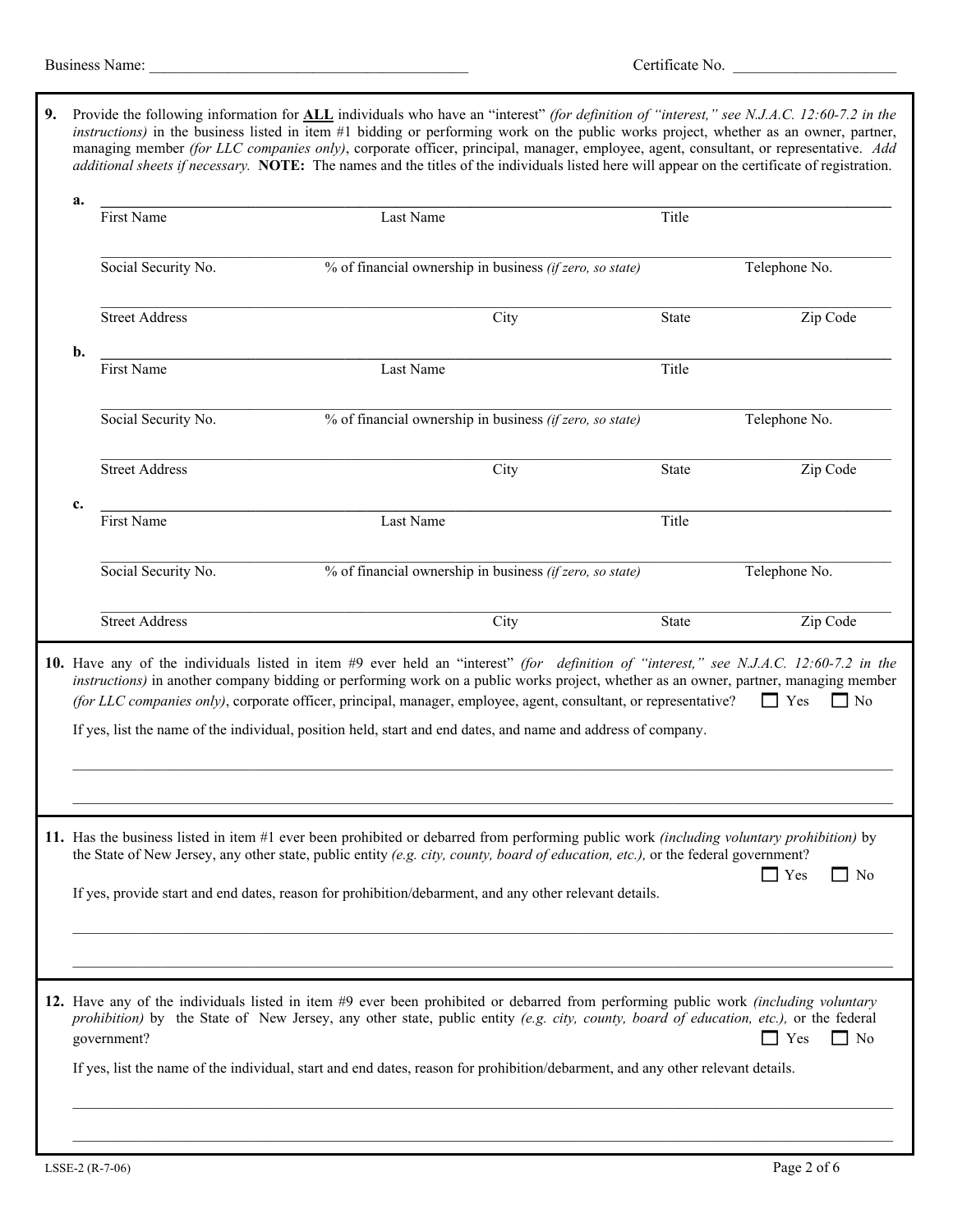| a. | New Jersey State Labor Law?                                                                                                                                                                                                                                                                                                                                                                                                                                                                                            | Yes<br>٦   | 7 No      |
|----|------------------------------------------------------------------------------------------------------------------------------------------------------------------------------------------------------------------------------------------------------------------------------------------------------------------------------------------------------------------------------------------------------------------------------------------------------------------------------------------------------------------------|------------|-----------|
|    | If yes, provide date of notice, description of violation, and case number.                                                                                                                                                                                                                                                                                                                                                                                                                                             |            |           |
| b. | United States Federal Labor Law including OSHA (Occupational Safety and Health Act), NLRB (National Labor Relations Board),<br>or Affirmative Action laws?<br>If yes, provide date of notice, description of violation, and case number.                                                                                                                                                                                                                                                                               | $\Box$ Yes | $\Box$ No |
| c. | Labor Laws of any other state or public entity (e.g. city, county, board of education, etc.)?<br>If yes, provide date of notice, description of violation, and case number.                                                                                                                                                                                                                                                                                                                                            | Yes        | 7 No      |
| a. | NOTE: Failure to disclose any prior history of violations could cause the loss of your contractor registration certificate.<br>14. At any time during the preceding five (5) years, did any of the individuals listed in item #9 receive a notice of an alleged violation of any:<br>New Jersey State Labor Law?<br>If yes, list the name of the individual, date of notice, description of violation, and case number.                                                                                                | Yes        | $\Box$ No |
| b. | United States Federal Labor Law including OSHA (Occupational Safety and Health Act), NLRB (National Labor Relations Board),<br>or Affirmative Action laws?<br>If yes, list the name of the individual, date of notice, description of violation, and case number.                                                                                                                                                                                                                                                      | Yes        | ∩ No      |
| c. | Labor Laws of any other state or public entity (e.g. city, county, board of education, etc.)?<br>If yes, list the name of the individual, date of notice, description of violation, and case number.                                                                                                                                                                                                                                                                                                                   | $\top$ Yes | 7 No      |
|    | 15. Are there pending or concluded administrative, civil, or criminal allegations by any federal, state, or local government jurisdiction in<br>which the firm or its responsible representatives are alleged to have committed an offense in obtaining or attempting to obtain a public<br>contract or subcontract there under or in the performance of such contract or subcontract?<br>If yes, provide the name of the government agency making the allegation, date of notice, and description of alleged offense. | $\Box$ Yes | $\Box$ No |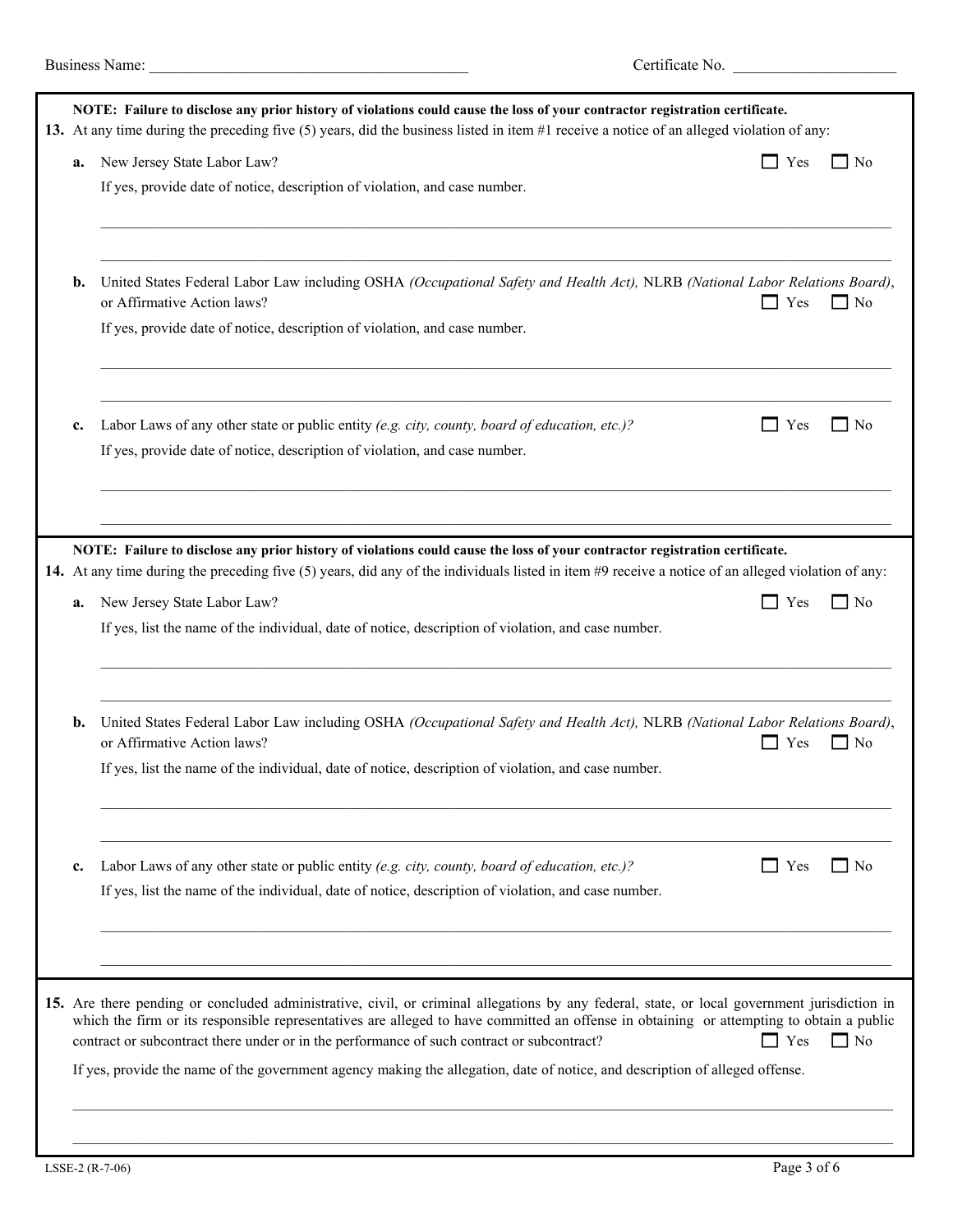|    | 16. Has the business listed in item #1 engaged in any public works projects in the past 12 months (24 months for applicants whose previous<br>registration was for a two-year period)?<br>$\Box$ Yes<br>$\Box$ No |                        |  |  |  |  |
|----|-------------------------------------------------------------------------------------------------------------------------------------------------------------------------------------------------------------------|------------------------|--|--|--|--|
|    | If yes, provide the following information for each public works contract and the corresponding subcontractor(s). Additional space is on<br>page 5. Add additional sheets if necessary.                            |                        |  |  |  |  |
|    | <b>PUBLIC WORKS PROJECT #1</b>                                                                                                                                                                                    |                        |  |  |  |  |
|    | Project Name                                                                                                                                                                                                      | Contract Amount        |  |  |  |  |
|    | Project Location                                                                                                                                                                                                  | Start Date             |  |  |  |  |
|    | Public Entity/Owner                                                                                                                                                                                               | Completion Date        |  |  |  |  |
|    | <b>SUBCONTRACTORS</b>                                                                                                                                                                                             |                        |  |  |  |  |
| a. | Subcontractor Name                                                                                                                                                                                                | LWD Certificate No.    |  |  |  |  |
|    | <b>Address</b>                                                                                                                                                                                                    | Type of Work Performed |  |  |  |  |
|    | Telephone No.                                                                                                                                                                                                     |                        |  |  |  |  |
| b. | Subcontractor Name                                                                                                                                                                                                | LWD Certificate No.    |  |  |  |  |
|    | <b>Address</b>                                                                                                                                                                                                    | Type of Work Performed |  |  |  |  |
|    | Telephone No.                                                                                                                                                                                                     |                        |  |  |  |  |
| c. | the control of the control of the control of the control of the control of the control of<br>Subcontractor Name                                                                                                   | LWD Certificate No.    |  |  |  |  |
|    | Address                                                                                                                                                                                                           | Type of Work Performed |  |  |  |  |
|    | Telephone No.                                                                                                                                                                                                     |                        |  |  |  |  |
| d. | Subcontractor Name                                                                                                                                                                                                | LWD Certificate No.    |  |  |  |  |
|    | Address                                                                                                                                                                                                           | Type of Work Performed |  |  |  |  |
|    | Telephone No.                                                                                                                                                                                                     |                        |  |  |  |  |
| e. | Subcontractor Name                                                                                                                                                                                                | LWD Certificate No.    |  |  |  |  |
|    | Address                                                                                                                                                                                                           | Type of Work Performed |  |  |  |  |
|    | Telephone No.                                                                                                                                                                                                     | (Continue to Page 5)   |  |  |  |  |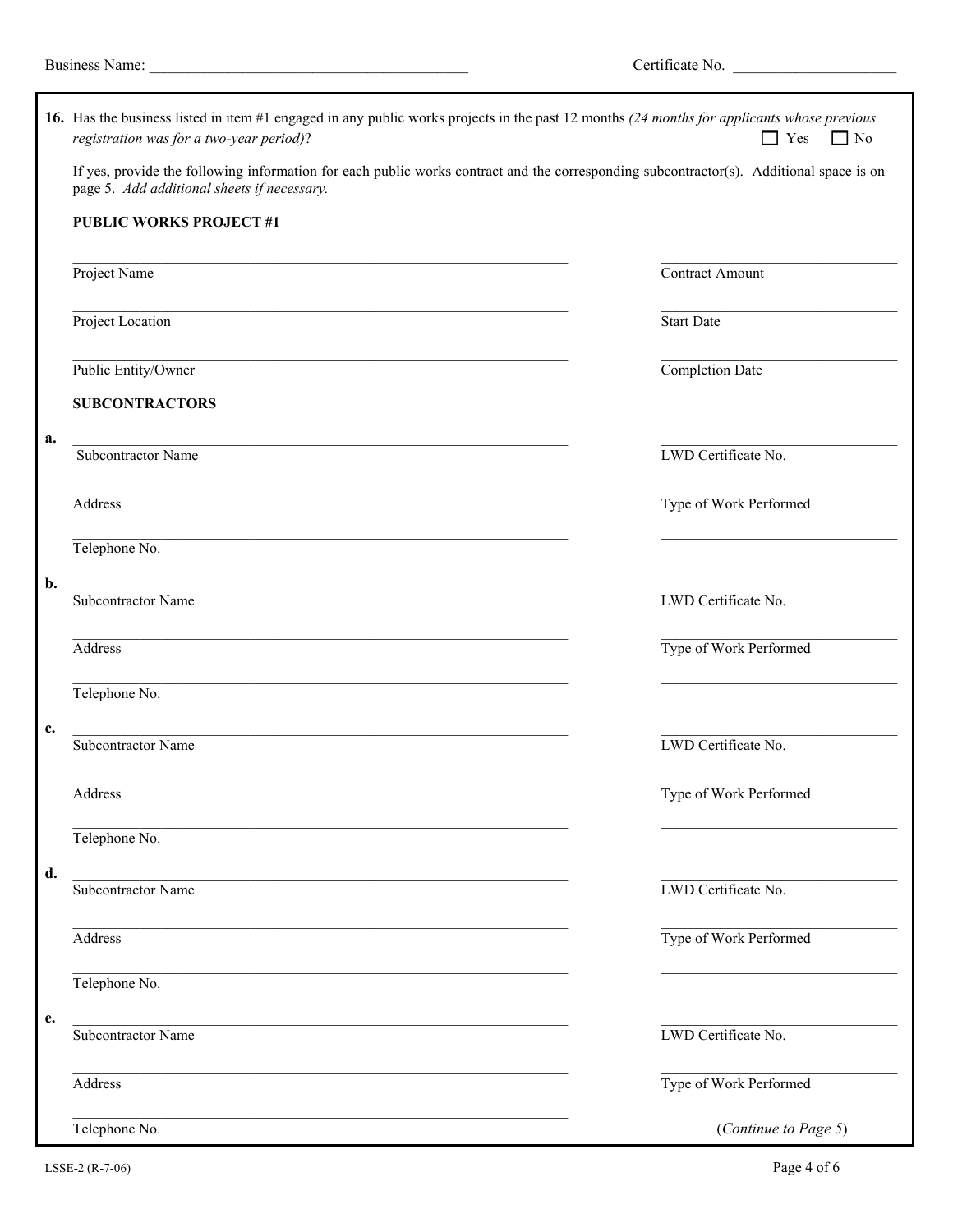|    | 16. (Public Works Project Statement – continued from Page 4)                                                    |                        |  |  |  |
|----|-----------------------------------------------------------------------------------------------------------------|------------------------|--|--|--|
|    | <b>PUBLIC WORKS PROJECT #2</b>                                                                                  |                        |  |  |  |
|    | Project Name                                                                                                    | Contract Amount        |  |  |  |
|    | Project Location                                                                                                | Start Date             |  |  |  |
|    | Public Entity/Owner                                                                                             | Completion Date        |  |  |  |
|    | <b>SUBCONTRACTORS</b>                                                                                           |                        |  |  |  |
| a. | Subcontractor Name                                                                                              | LWD Certificate No.    |  |  |  |
|    | Address                                                                                                         | Type of Work Performed |  |  |  |
|    | Telephone No.                                                                                                   |                        |  |  |  |
| b. | the control of the control of the control of the control of the control of the control of<br>Subcontractor Name | LWD Certificate No.    |  |  |  |
|    | Address                                                                                                         | Type of Work Performed |  |  |  |
|    | Telephone No.                                                                                                   |                        |  |  |  |
| c. | Subcontractor Name                                                                                              | LWD Certificate No.    |  |  |  |
|    | <b>Address</b>                                                                                                  | Type of Work Performed |  |  |  |
|    | Telephone No.                                                                                                   |                        |  |  |  |
| d. | Subcontractor Name                                                                                              | LWD Certificate No.    |  |  |  |
|    | Address                                                                                                         | Type of Work Performed |  |  |  |
|    | Telephone No.                                                                                                   |                        |  |  |  |
| e. | the control of the control of the control of the control of the control of the control of<br>Subcontractor Name | LWD Certificate No.    |  |  |  |
|    | Address                                                                                                         | Type of Work Performed |  |  |  |
|    | Telephone No.                                                                                                   |                        |  |  |  |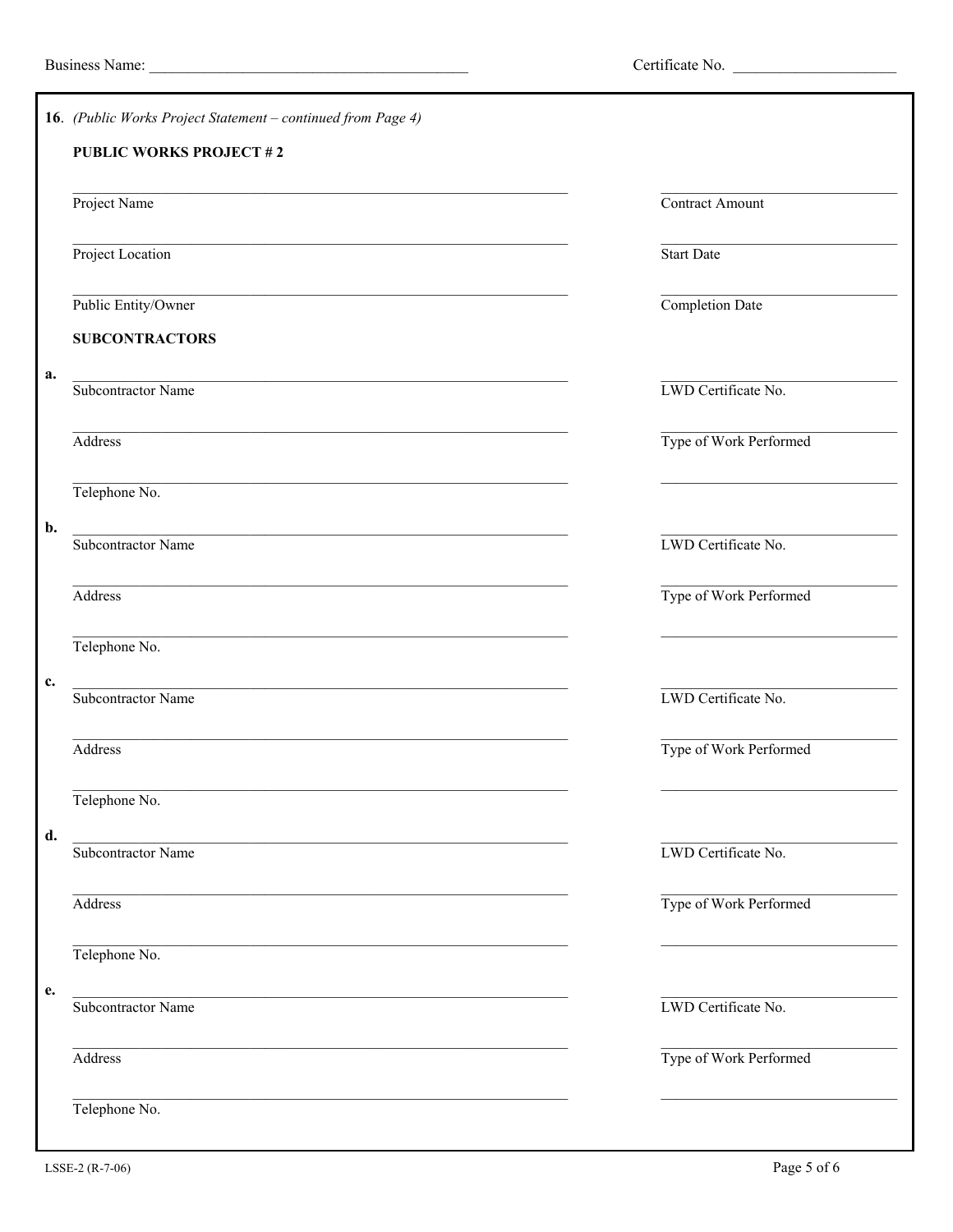### **APPLICANT STATEMENT**

As the responsible applicant, I attest to the following:

- I have read and understood the questions contained in the attached application and its appendices.
- I understand that failure to provide full, accurate, and timely disclosure of any of the required information or documentation may result in the denial of this application for registration and/or revocation of any contractor registration certificate.
- I understand and agree that the Applicant has a continuing duty to promptly notify the New Jersey Department of Labor and Workforce Development, Division of Wage and Hour Compliance in writing of any change to the answers or information contained herein.
- I acknowledge that the New Jersey Department of Labor and Workforce Development, Division of Wage and Hour Compliance may, by means it deems appropriate, determine the accuracy and truth of the statements made in the application.
- I agree and warrant that truthfully answering the questions on this application is an event entirely within my control.
- In accordance with the New Jersey Child Support Improvement Act, N.J.S.A. 2A:17-56.44d, by signing this application I am hereby certifying that I do not have a child support obligation or I have such an obligation but the arrearage amount does not equal or exceed the amount of the child support payable for six months and any courtordered health coverage has been provided for the past six months. Furthermore, I certify that I have not failed to respond to a subpoena relating to a paternity or child support proceeding or I am not the subject of a child support related warrant. I understand that making a false statement may subject my contractor registration certificate to immediate revocation or suspension.

I certify that to the best of my knowledge the information given in response to each question and the appendices is accurate, true, and complete.

*Signature* Date Date of *Date* Date of *Date* Date of *Date* Date of *Date* Date of *Date* Date of *Date* Date of *Date* of *Date* of *Date* of *Date* of *Date* of *Date* of *Date* of *Date* of *Date* of *Date* of *Date*

*Print Name and Title* 

 $\mathcal{L}_\text{max}$  and the contract of the contract of the contract of the contract of the contract of the contract of the contract of the contract of the contract of the contract of the contract of the contract of the contrac

**RETURN TO:** NJ Department of Labor and Workforce Development Division of Wage and Hour Compliance PO Box 389 Trenton, NJ 08625-0389

 $\mathcal{L}_\mathcal{L} = \{ \mathcal{L}_\mathcal{L} = \{ \mathcal{L}_\mathcal{L} = \{ \mathcal{L}_\mathcal{L} = \{ \mathcal{L}_\mathcal{L} = \{ \mathcal{L}_\mathcal{L} = \{ \mathcal{L}_\mathcal{L} = \{ \mathcal{L}_\mathcal{L} = \{ \mathcal{L}_\mathcal{L} = \{ \mathcal{L}_\mathcal{L} = \{ \mathcal{L}_\mathcal{L} = \{ \mathcal{L}_\mathcal{L} = \{ \mathcal{L}_\mathcal{L} = \{ \mathcal{L}_\mathcal{L} = \{ \mathcal{L}_\mathcal{$